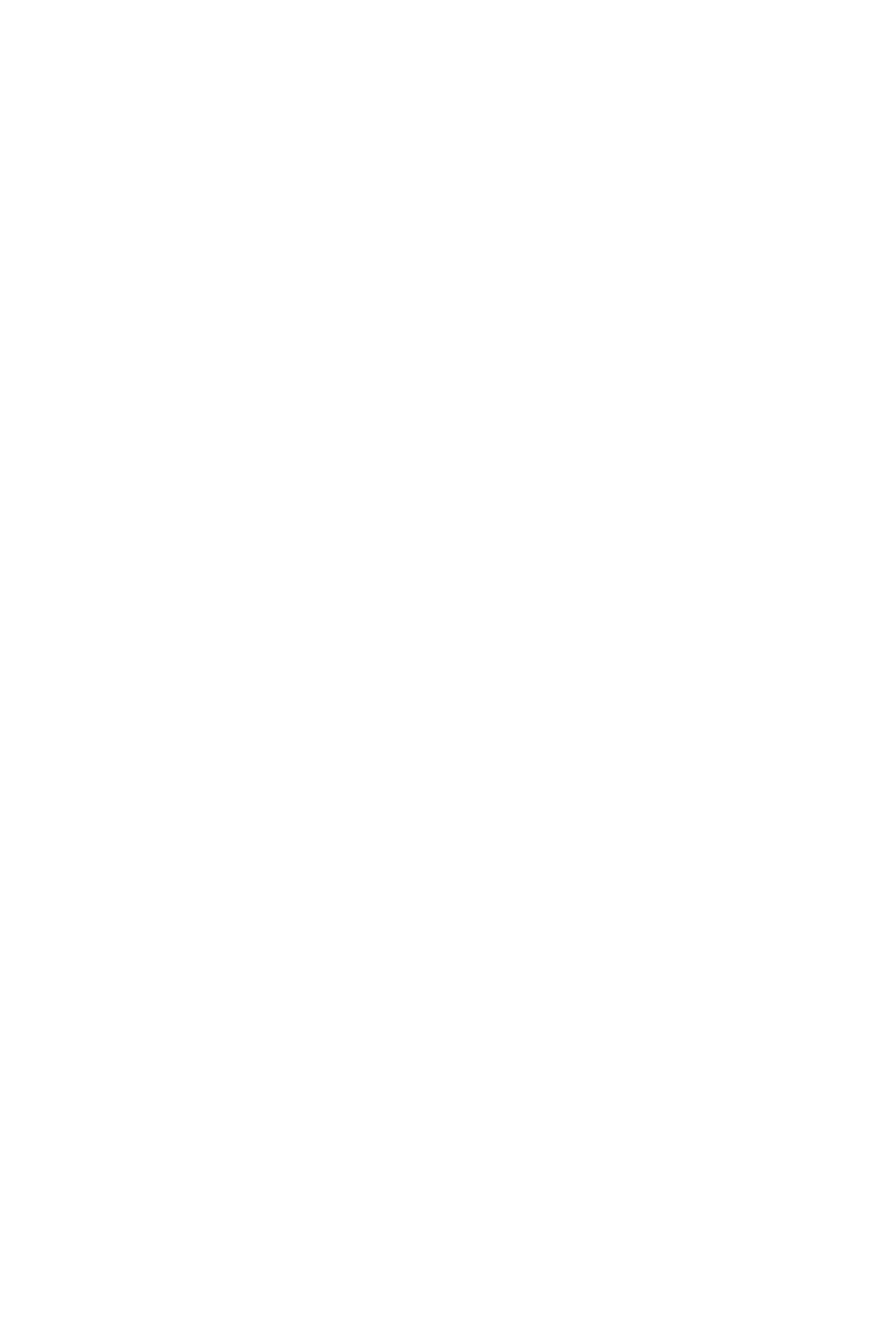**Luke Black**

# **Kevin & the Middle World**

# **Discover the limits of our knowledge**

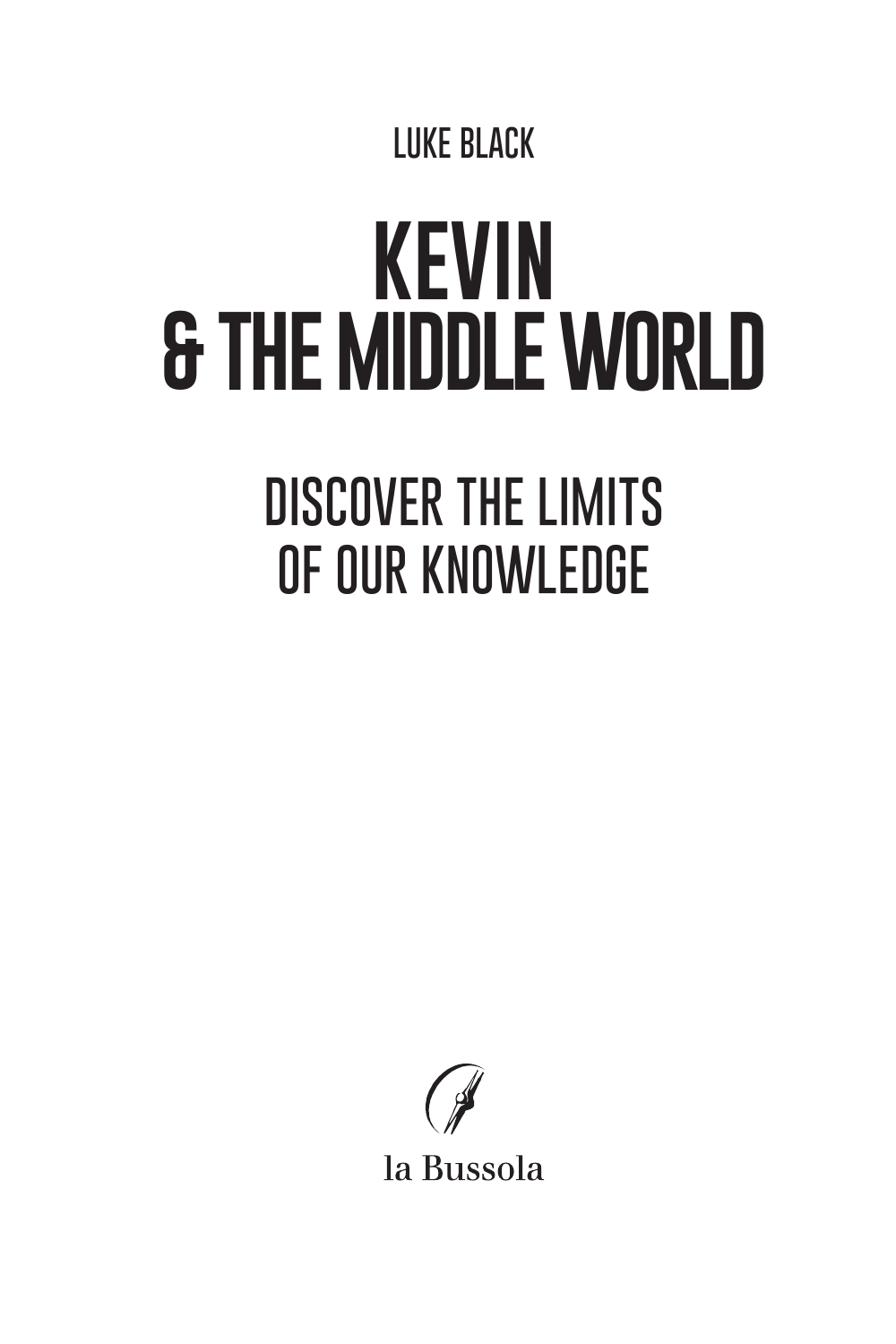

## la Bussola

 $\odot$ 

**ISBN**  $979 - 12 - 5474 - 066 - 8$ 

FIRST EDITION  $ROMA$   $25$ <sup>TH</sup> MAY 2022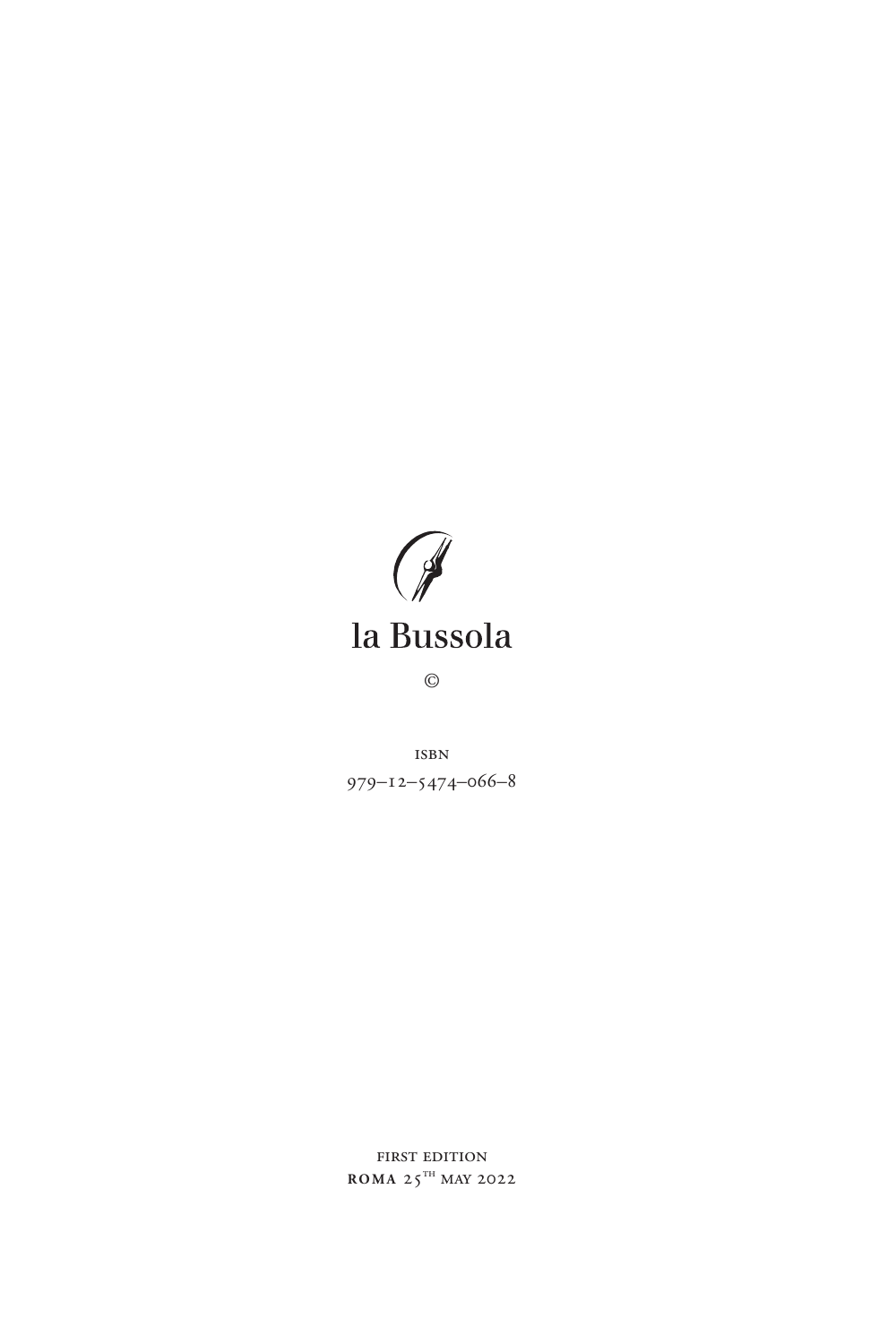#### **contents**

- 7 Chapter I Kevin's life
- 13 Chapter II The signal
- 21 Chapter III The unexpected event
- 27 Chapter IV The wait
- 31 Chapter V To the new world
- 39 Chapter VI Towards an unknown world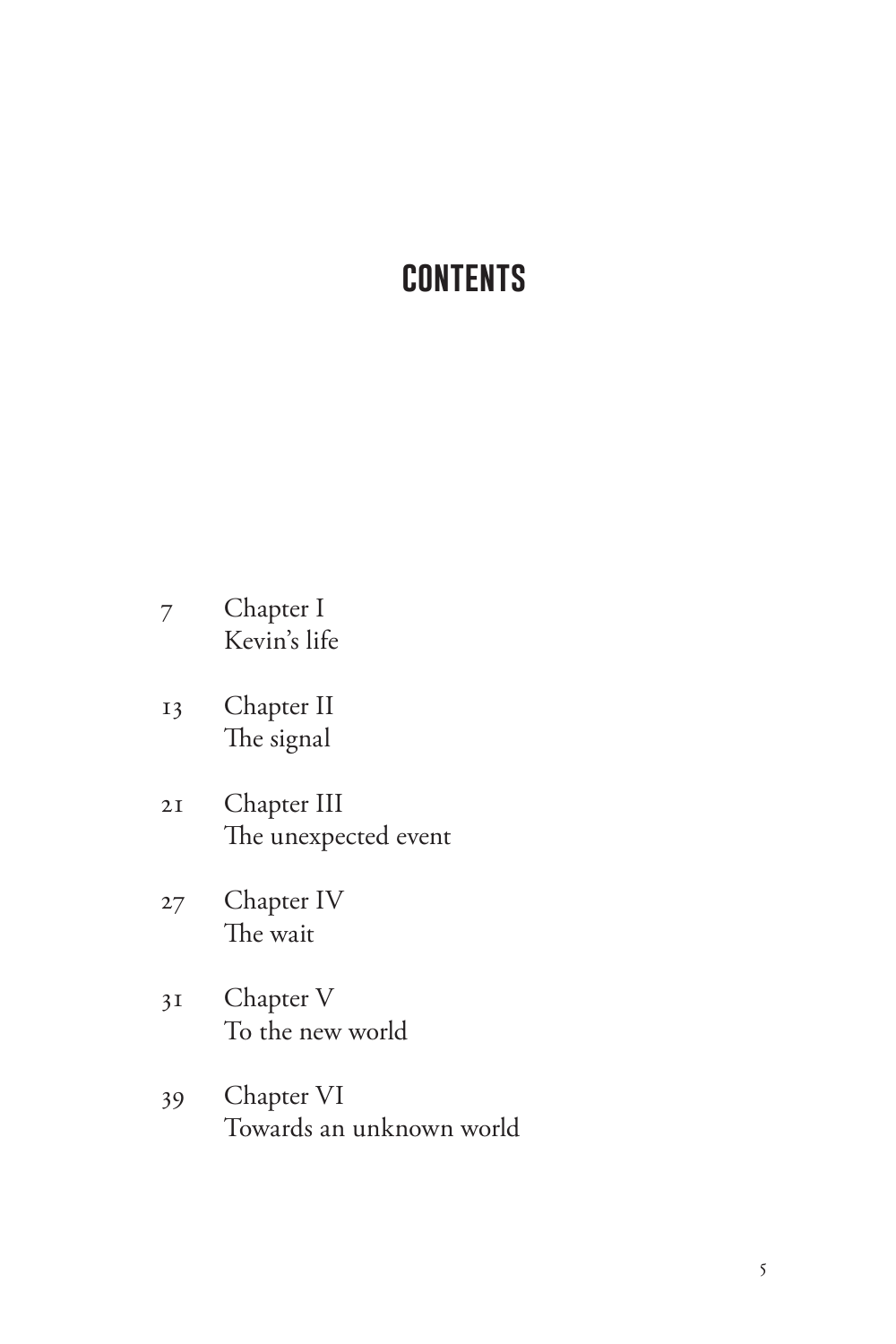- 45 Chapter VII The meeting & revelations
- 53 Chapter VIII Race against time
- 63 Chapter IX The situation gets complicated
- 73 Chapter X Battle and fate
- 81 Chapter XI Return and awareness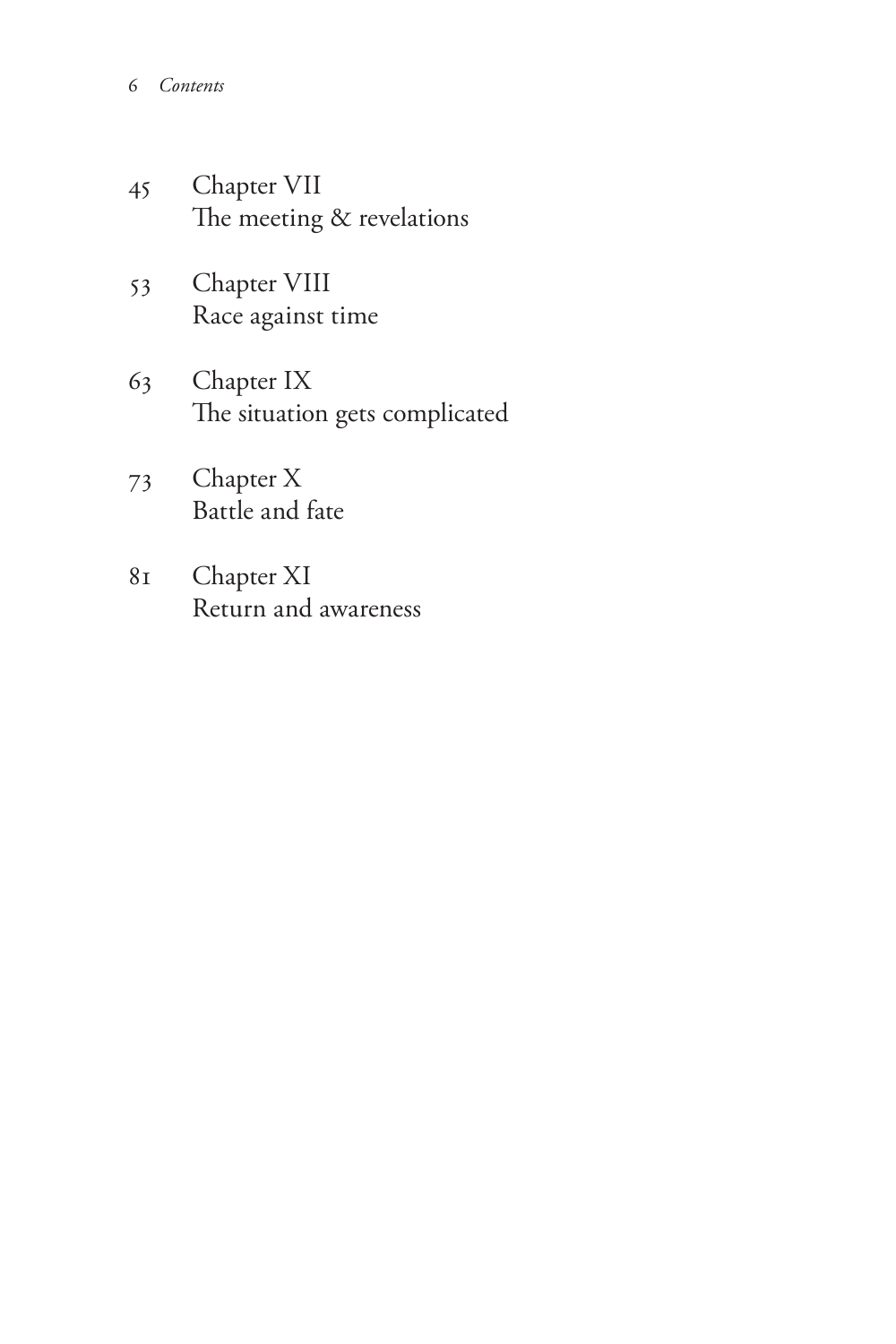# **chapter i Kevin's life**

Kevin was what could be called a normal twelve-year-old boy.

He had brown hair and green eyes. He was a little tall for his age and slightly thin. He loved being in the company of his friends and playing sports, especially swimming which he had been practicing for several years. He also liked reading books on fantasy, adventure and ancient mysteries. He loved to identify with the characters who went on heroic adventures and lived their lives to the full extent possible.

Born into a well-off Oxfordshire family, Kevin lived with his mother in a lovely, quiet two-story house in Kidlington, a few miles from Oxford.

His father, William, had passed away when he was only seven years old. He had died in a terrible traffic accident while he was abroad, in Washington D.C., participating as a speaker at a conference on ancient civilisations. Or at least that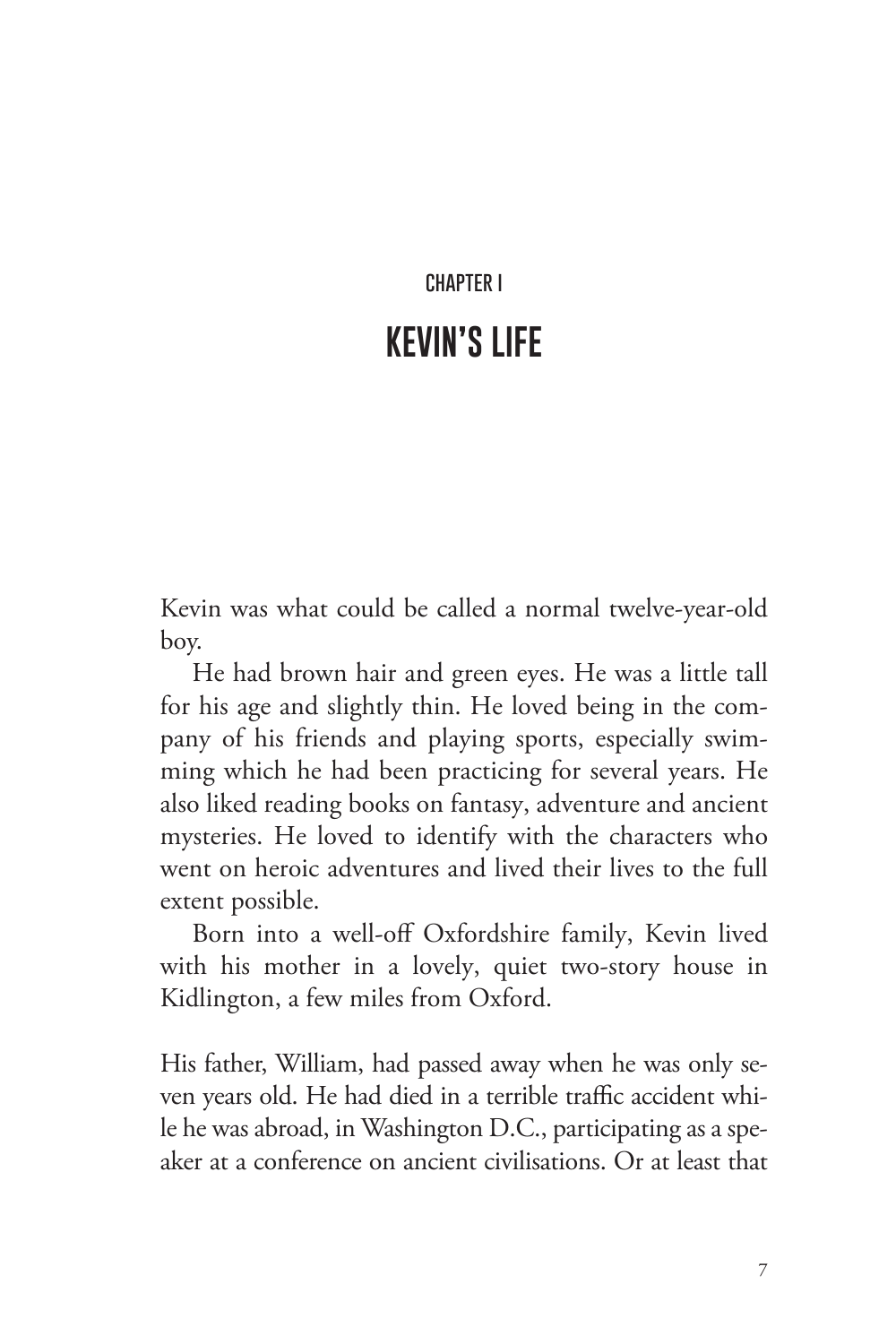#### Kevin & the Middle World

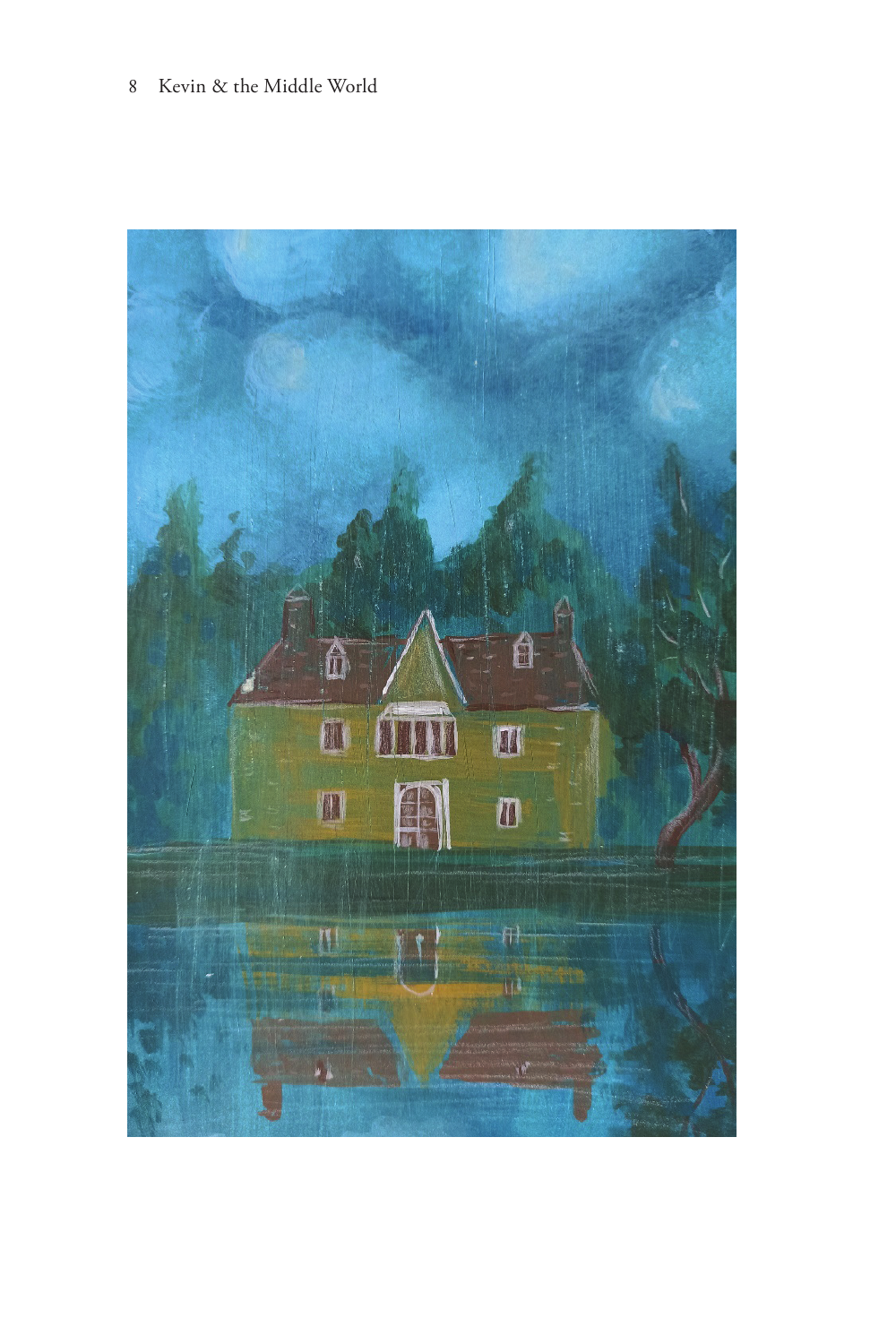was what his mother had always told him. His father, descendant of a Scottish noble family, had been a history teacher at the University of Oxford. He was one of the greatest experts of ancient civilisations, in particular of the Egyptian civilisation. He also had a particular interest in pre-Columbian cultures, for this reason he was often invited to participate in various congresses and events around the world. Like the time that William brought the whole family with him during a conference to Cairo, where they could admire the ancient pyramids and the treasures of the Egyptian museum. It was a very happy and enjoyable vacation for Kevin and his parents.

The period after the accident had been very difficult and sad for Kevin and his mother. Suddenly their life had changed and, although his mother had done everything to make the loss less painful, Kevin suffered greatly from the absence of his father and often, especially in the evening, cried secretly in his bedroom so as not to create further distress to his mother.

Kevin perfectly remembered the night before the accident, when he had spoken with his father on the phone for the last time. Even today, despite several years having passed, he regretted not telling him how much he loved him. At the same time, he imagined that his father was looking down on him from heaven, protecting him constantly. His father certainly wouldn't have wanted him to continue to be sad and so Kevin tried to remove these thoughts from his mind.

Kevin's mother, Lilly, was a manager at a famous British multinational company. She sold medical devices and was often out of work at clients, hospitals and medical trade-fairs. She was a very sensitive, sweet, outgoing and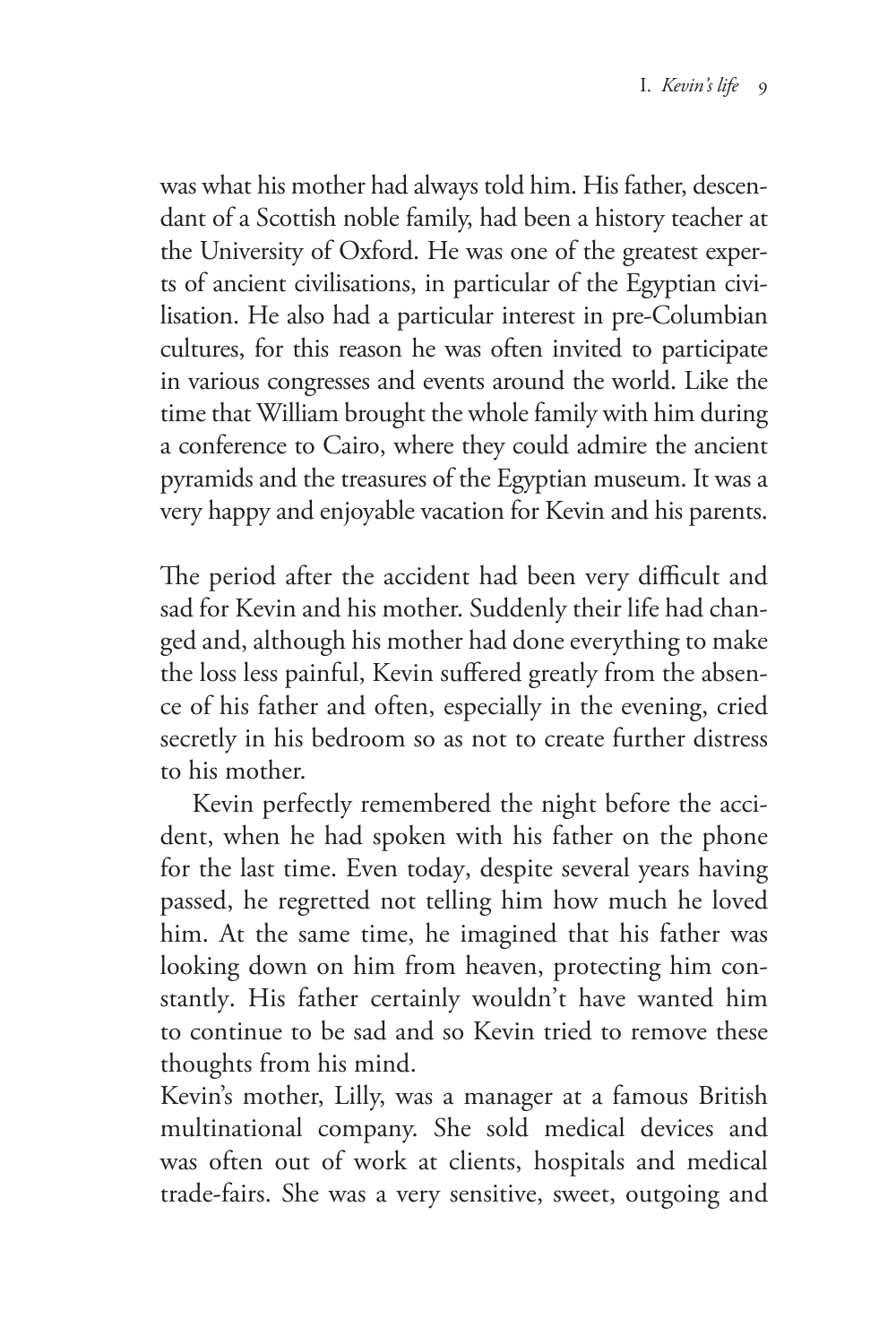interesting woman. She was full of energy and tireless, despite her small build. She was not very tall, with a slim physique and short blonde hair and blue eyes.

After the premature disappearance of her husband, she had become very anxious and protective of Kevin. She always treated Kevin with love, although recently she had been paying more and more attention to her career. Recently, on returning from a business trip and not finding Kevin at home, she had immediately thought that something serious must have happened and so alerted half the city, calling neighbours and friends, only to find out that he was at a friend'shouse, who usually looked after him when she was away. Another time, after Kevin had fallen off his bicycle and slightly bruised his knee, she immediately called a neighbour, an elderly retired doctor, to ask him for urgent help, even though the injury was evidently nothing serious.

Although, in the mind of a child what seemed like many years had passed since his father's death, the memory of his father was still strong and everything in the house seemed to remain the same as before that tragic event. In particular, his father's study had remained intact, the bookcase with all the books and the desk were exactly as he had left them the last time he left it. The study was very attractive, with a tasteful dark wooden floor and the large desk and bookcase that gave a feeling of majesty but at the same time made the room gloomy and a little spooky.

Only Kevin sometimes came in to take a book from a shelf and sit on his father's leather armchair in front of the majestic desk. Reading those books was a way to still feel close to his father and also to get to know him better,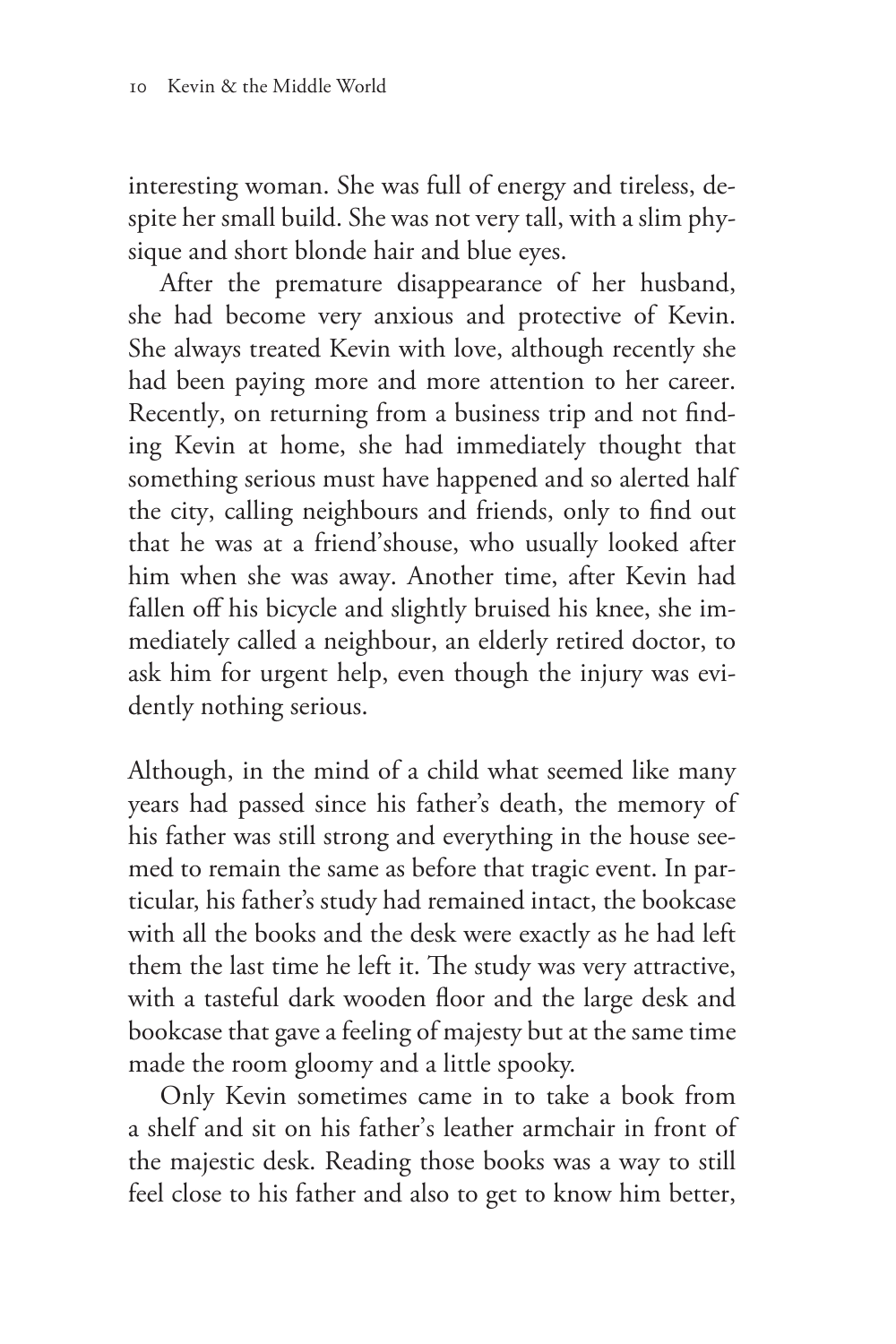to understand what his favourite books and interests were and, why not, to share them with his schoolmates.

Kevin spent his days, like other kids his age going to school, going out and playing football with friends, participating in swimming training, playing video games and he also loved reading his father's books. He attended school in his small town and had been at Gosford Hill Secondary School for a year.

His best friends were Dave and Kelly. Dave was a very friendly, chubby boy of average height with light brown, neatly brushed hair and blue eyes. His father was a doctor and had recently been elected mayor of the town for the second time, while his mother had a very nice flower shop where Kevin's mother loved to buy flowers to give a touch of colour to their living room. Kelly was a pretty, dark-haired girl with green eyes and she was always smiling. She was not like the other girls of her age. She enjoyed being in the company of Kevin and Dave and she wasvery often better at sports and also at other activities that typically require strength and resistance. She was the daughter of a mechanic and a maths teacher. She had a particular passion for astronomy and spent a lot of time, especially on warm summer evenings, observing planets and stars.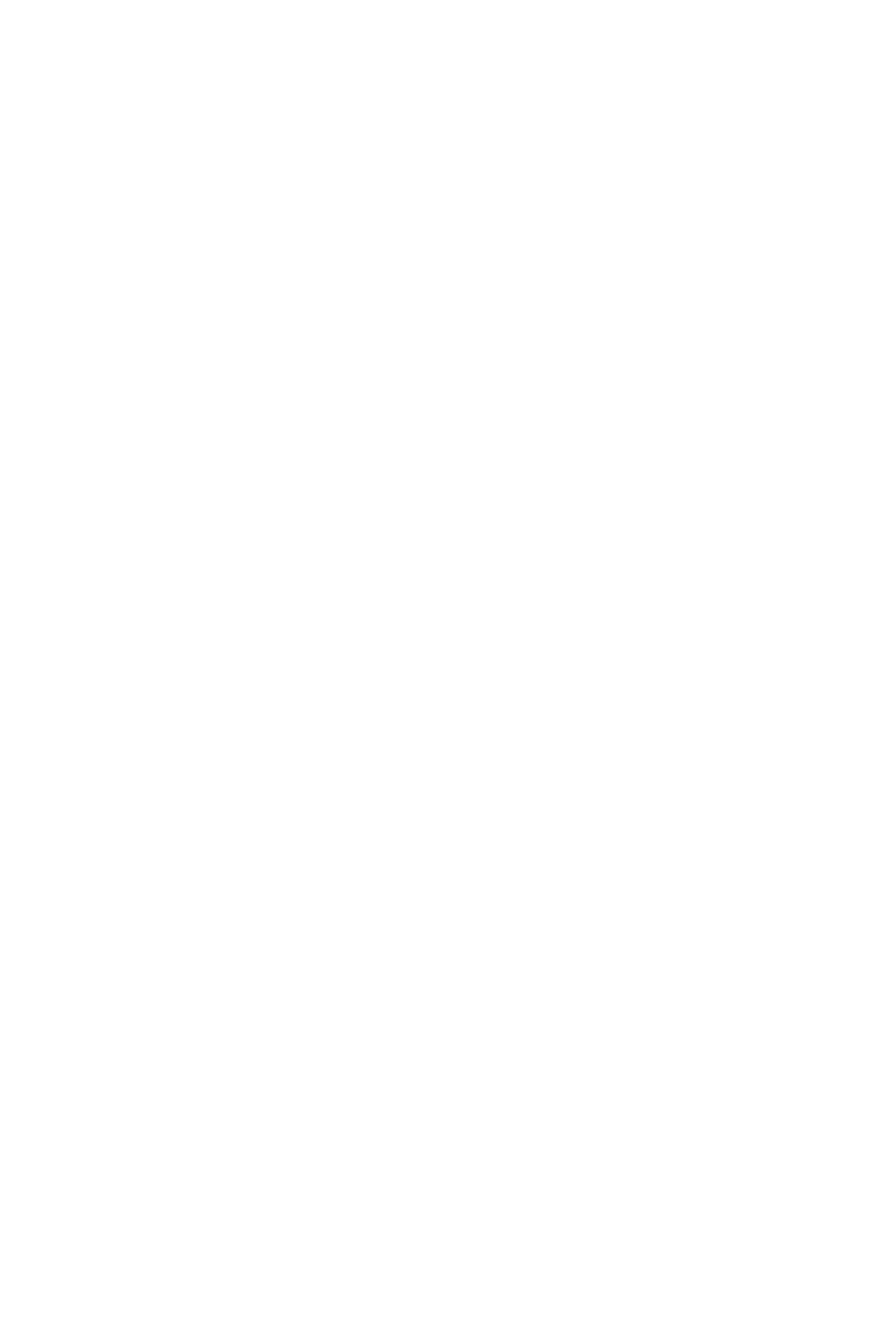## **chapter ii The signal**

It was now late October. It was a warm, dry day, an abnormal autumn day in the town of Kidlington.

That morning Kevin woke up like every day at seven. Even though he wasn't going to school because he was ill, he wanted to have breakfast with his mother anyway before she went to work. At the sound of the alarm clock he opened his eyes and immediately noticed the delicious smell of croissants being prepared by his mother down in the kitchen. He thought, «how nice, a French breakfast today!» His mother loved cooking and she varied all the meals of the day by preparing typical dishes from countries all over the world. Putting on his slippers, Kevin left his room, went down the stairs and went to sit in the kitchen where his mother was finishing preparing breakfast.

«Oh, Kevin, you're already awake. How do you feel today?» his mother said kissing him on the forehead.

«Yes, mum, I got out of bed as soon as I smelled the croissants! I think I feel a bit better» Kevin replied.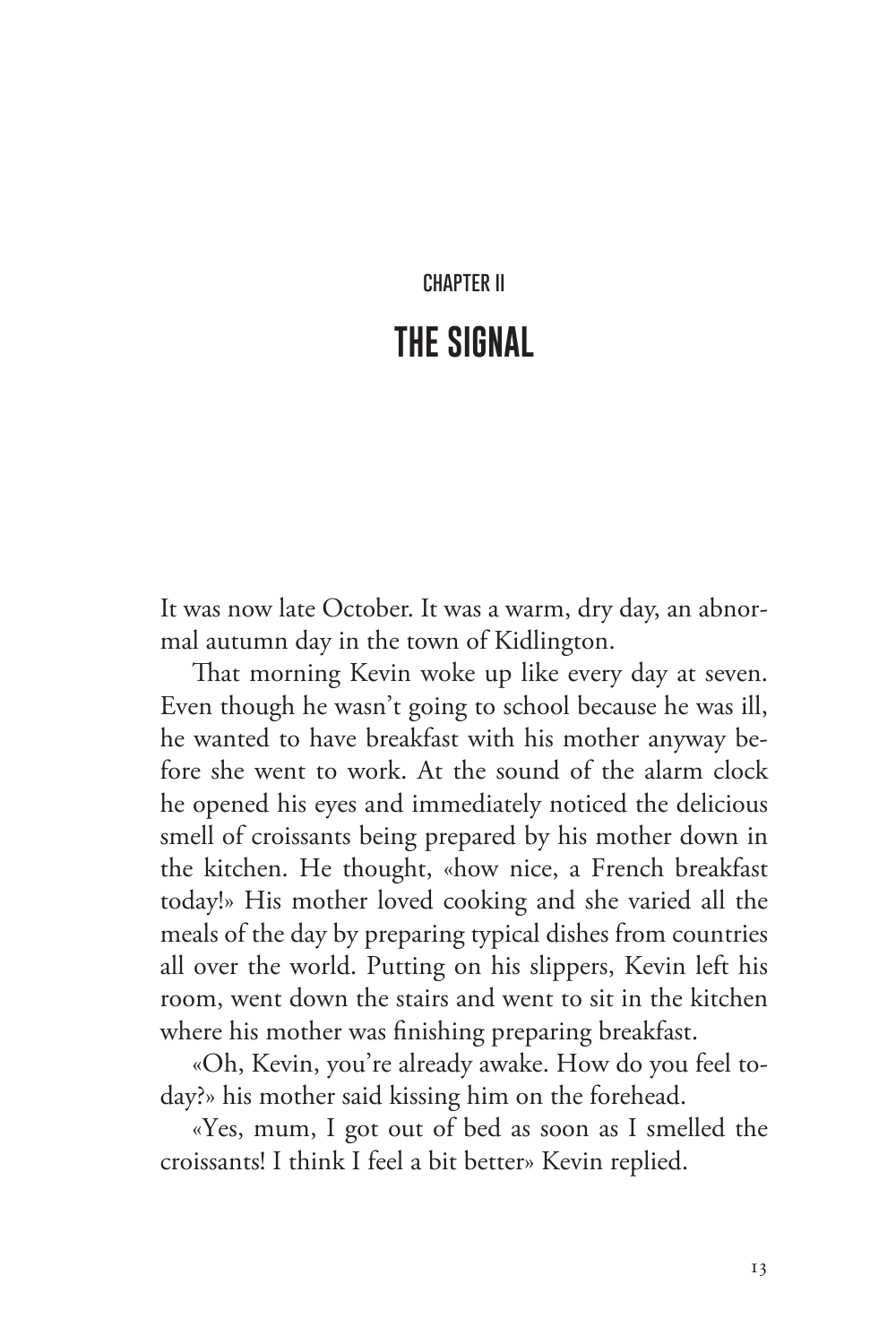«Well then, let's start eating, otherwise they'll get cold!» replied Lilly.

Kevin didn't need any more encouragement and started immediately.

«They're excellent mum, as always!» he said, as he bit into the first croissant.

«Thanks, Kevin. As you're not feeling well I thought it'd be nice to prepare your favourite breakfast». Kevin smiled.

After a while, his mother got up from the table and picked up Kevin's school backpack from the ground to tidy it away. As she was moving it she noticed that there were several non-school booksinside and asked, «Did you get these in the school library?» Kevin shook his head and, after swallowing, said, «They're Dad's. I took them from his bookcase».

Immediately silence fell, the loss of the father still caused them both a lot of pain and every time he came up it was always the same.

His mother asked herself, «Will we ever get over this loss?»

Then, turning to Kevin, in a gentle tone she said, «Once you've finished reading them, put them back in their place, okay?» Immediately afterwards she kissed him on the forehead again and went on, «Now, I have to go to work. Be good at home and rest so this bad cold passes and tomorrow you can go back to school with your friends. See you tonight, my darling!»

She put on her coat, picked up her bag and left the house.

Kevin then stayed home from school because of an annoying cold.